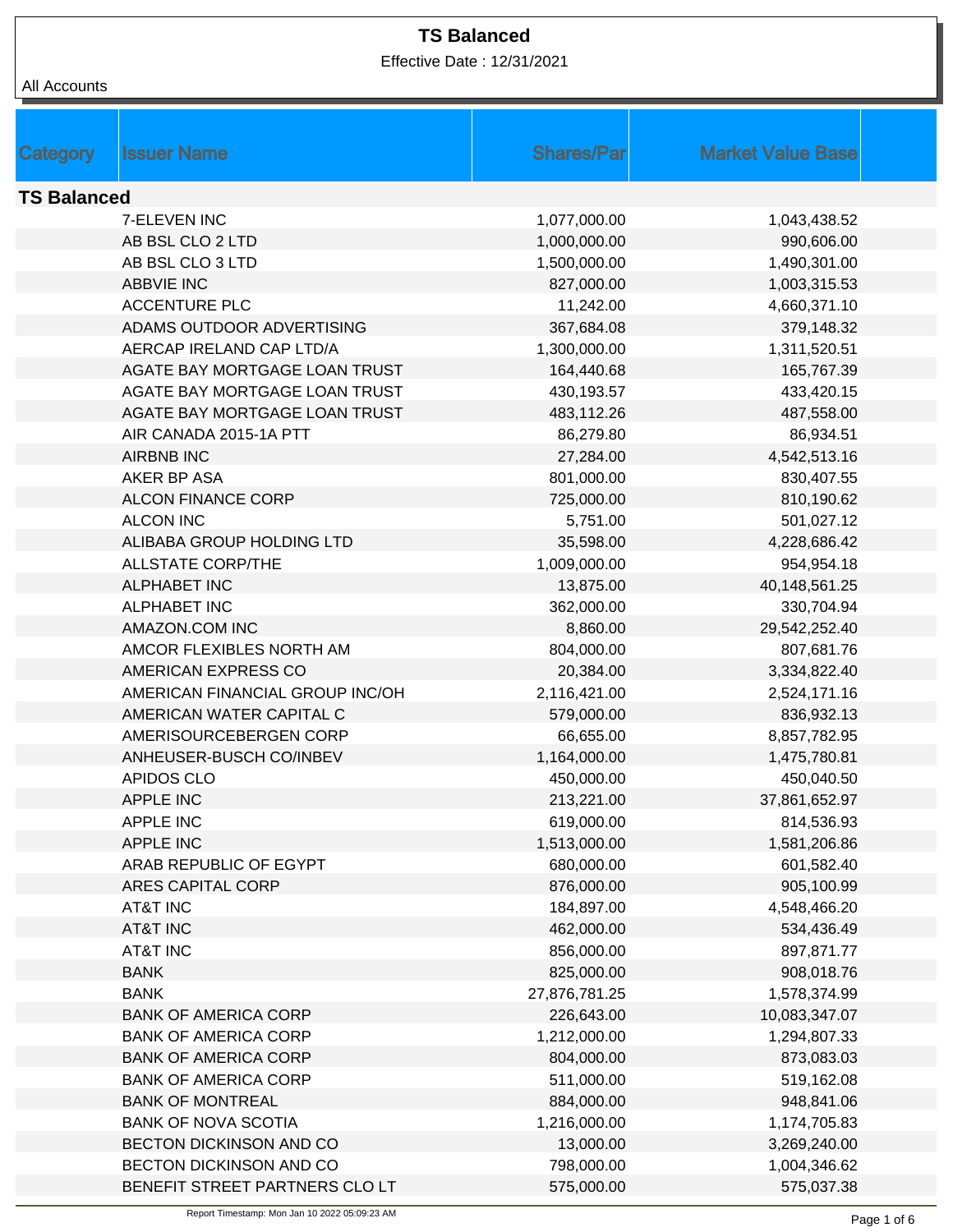Effective Date : 12/31/2021

| <b>Category</b> | <b>Issuer Name</b>                  | <b>Shares/Par</b> | <b>Market Value Base</b> |
|-----------------|-------------------------------------|-------------------|--------------------------|
|                 | <b>BERKSHIRE HATHAWAY FIN</b>       | 555,000.00        | 683,856.70               |
|                 | BERKSHIRE HATHAWAY INC              | 77,164.00         | 23,072,036.00            |
|                 | <b>BHMS MORTGAGE TRUST</b>          | 915,000.00        | 914,412.75               |
|                 | <b>BIOMARIN PHARMACEUTICAL INC</b>  | 94,281.00         | 8,329,726.35             |
|                 | <b>BNP PARIBAS SA</b>               | 661,000.00        | 733,130.20               |
|                 | <b>BOARDWALK PIPELINES LP</b>       | 712,000.00        | 798,052.09               |
|                 | <b>BOEING CO/THE</b>                | 10,646.00         | 2,143,252.72             |
|                 | <b>BOEING CO/THE</b>                | 240,000.00        | 270,402.17               |
|                 | <b>BOEING CO/THE</b>                | 321,000.00        | 436,080.02               |
|                 | <b>BPR TRUST</b>                    | 900,000.00        | 899,810.91               |
|                 | <b>BRASKEM AMERICA FINANCE</b>      | 535,000.00        | 690,818.75               |
|                 | <b>BRASKEM NETHERLANDS</b>          | 567,000.00        | 653,467.50               |
|                 | BRISTOL-MYERS SQUIBB CO             | 229,475.00        | 14,307,766.25            |
|                 | <b>BRISTOL-MYERS SQUIBB CO</b>      | 679,000.00        | 904,773.58               |
|                 | <b>BRITISH TELECOMMUNICATIO</b>     | 1,158,000.00      | 1,184,812.92             |
|                 | <b>BROADCOM INC</b>                 | 1,070,000.00      | 1,187,885.45             |
|                 | <b>BURLINGTN NORTH SANTA FE</b>     | 947,000.00        | 1,317,749.34             |
|                 | <b>BX TRUST</b>                     | 1,500,000.00      | 1,553,725.20             |
|                 | <b>BX TRUST</b>                     | 1,500,000.00      | 1,541,061.90             |
|                 | CANADIAN NATURAL RESOURCES LTD      | 613,000.00        | 808,293.78               |
|                 | <b>CENOVUS ENERGY INC</b>           | 635,000.00        | 751,879.00               |
|                 | CF HIPPOLYTA ISSUER LLC             | 345,188.81        | 342,481.32               |
|                 | <b>CHARLES SCHWAB CORP/THE</b>      | 1,409,000.00      | 1,390,786.46             |
|                 | CHARTER COMM OPT LLC/CAP            | 633,000.00        | 866,839.55               |
|                 | <b>CHENIERE ENERGY PARTNERS LP</b>  | 1,004,000.00      | 1,014,040.00             |
|                 | <b>CHEVRON CORP</b>                 | 20,000.00         | 2,347,000.00             |
|                 | <b>CIFC FUNDING LTD</b>             | 465,000.00        | 464,785.17               |
|                 | <b>CITIGROUP INC</b>                | 446,000.00        | 550,172.02               |
|                 | <b>CITIGROUP INC</b>                | 747,000.00        | 792,029.16               |
|                 | <b>CITIGROUP INC</b>                | 868,000.00        | 861,314.20               |
|                 | CLEVELAND ELEC ILLUMINAT            | 1,127,000.00      | 1,294,794.76             |
|                 | <b>CLI FUNDING LLC</b>              | 1,437,708.34      | 1,427,192.94             |
|                 | CME GROUP INC                       | 10,160.00         | 2,321,153.60             |
|                 | CNH INDUSTRIAL CAP LLC              | 1,180,000.00      | 1,155,366.26             |
|                 | <b>COMCAST CORP</b>                 | 220,706.00        | 11,108,132.98            |
|                 | <b>COMCAST CORP</b>                 | 739,000.00        | 854,160.79               |
|                 | <b>COMM MORTGAGE TRUST</b>          | 1,220,000.00      | 1,321,188.14             |
|                 | <b>COMMONSPIRIT HEALTH</b>          | 784,000.00        | 915,398.99               |
|                 | COMMONWEALTH OF BAHAMAS             | 674,000.00        | 575,434.24               |
|                 | CONTINENTAL RESOURCES INC/OK        | 662,000.00        | 779,584.44               |
|                 | COOPERATIEVE RABOBANK UA            | 914,000.00        | 887,249.07               |
|                 | <b>CORESTATES CAPTL III</b>         | 1,177,000.00      | 1,144,866.11             |
|                 | CREDIT SUISSE COMMERCIAL MORTG      | 268,853.04        | 270,801.77               |
|                 | CREDIT SUISSE MORTGAGE TRUST        | 452,078.46        | 452,671.27               |
|                 | <b>CREDIT SUISSE MORTGAGE TRUST</b> | 419,419.68        | 422,215.32               |
|                 | <b>CROWN CASTLE INTL CORP</b>       | 914,000.00        | 982,516.40               |
|                 | <b>CVS HEALTH CORP</b>              | 10,000.00         | 1,031,600.00             |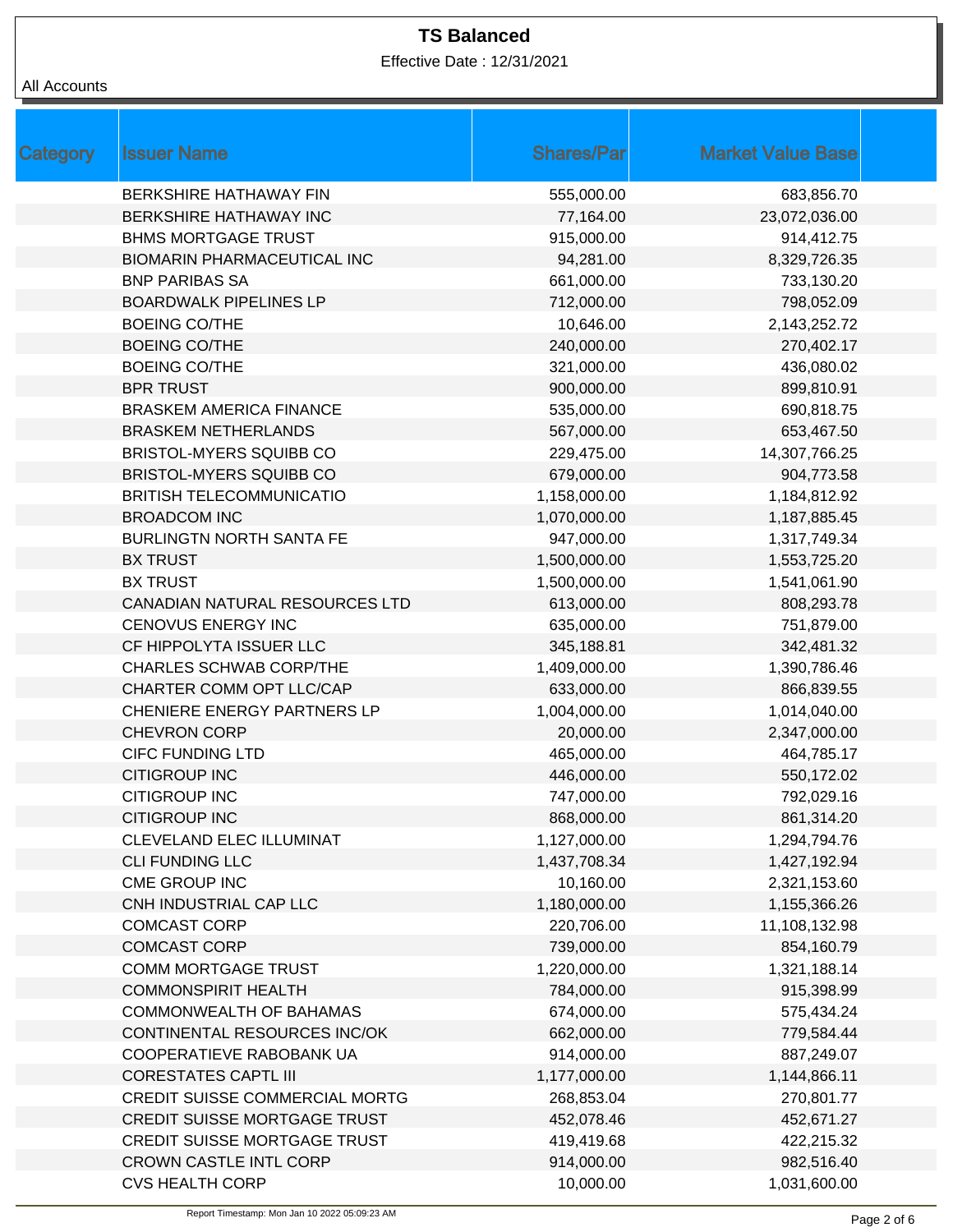Effective Date : 12/31/2021

| All Accounts |  |
|--------------|--|
|--------------|--|

| Category | <b>Issuer Name</b>             | <b>Shares/Par</b> | <b>Market Value Base</b> |
|----------|--------------------------------|-------------------|--------------------------|
|          | <b>CVS HEALTH CORP</b>         | 733,000.00        | 955,687.53               |
|          | DEERE & CO                     | 23,439.00         | 8,036,998.71             |
|          | DEUTSCHE TELEKOM INT FIN       | 335,000.00        | 487,213.53               |
|          | DH EUROPE FINANCE              | 904,000.00        | 967,583.58               |
|          | DREYFUS GOVERNMENT CASH MANAGE | 19,731,813.15     | 19,731,813.15            |
|          | DRIVEN BRANDS FUNDING LLC      | 850,937.50        | 896,992.79               |
|          | DUKE ENERGY PROGRESS LLC       | 536,000.00        | 631,577.37               |
|          | DUPONT DE NEMOURS INC          | 108,662.00        | 8,777,716.36             |
|          | <b>EDISON INTERNATIONAL</b>    | 538,000.00        | 568,239.34               |
|          | ELARA HGV TIMESHARE ISSUER     | 431,226.88        | 431,155.34               |
|          | ELECTRICITE DE FRANCE SA       | 879,000.00        | 1,065,806.01             |
|          | <b>ENERGY TRANSFER LP</b>      | 754,000.00        | 807,332.80               |
|          | <b>EQUINIX INC</b>             | 730,000.00        | 756,688.52               |
|          | <b>EXXON MOBIL CORP</b>        | 111,879.00        | 6,845,876.01             |
|          | <b>FANNIE MAE</b>              | 363,990.25        | 402,405.09               |
|          | <b>FANNIE MAE</b>              | 186,686.02        | 201,057.12               |
|          | <b>FANNIE MAE</b>              | 349,943.92        | 369,921.60               |
|          | <b>FANNIE MAE</b>              | 430.43            | 471.77                   |
|          | <b>FANNIE MAE</b>              | 354,055.32        | 396,697.94               |
|          | <b>FANNIE MAE</b>              | 317,466.17        | 360,178.40               |
|          | <b>FANNIE MAE</b>              | 55,376.22         | 58,661.27                |
|          | <b>FANNIE MAE</b>              | 622,968.63        | 664,577.43               |
|          | <b>FANNIE MAE</b>              | 2,114,605.35      | 2,111,029.30             |
|          | <b>FANNIE MAE</b>              | 2,210,969.00      | 2,247,677.52             |
|          | <b>FANNIE MAE</b>              | 702,706.89        | 740,226.65               |
|          | <b>FANNIE MAE</b>              | 727,344.96        | 727,355.91               |
|          | <b>FANNIE MAE</b>              | 2,105,982.08      | 2,103,981.29             |
|          | <b>FANNIE MAE</b>              | 753,822.02        | 784,520.78               |
|          | <b>FANNIE MAE</b>              | 564,251.95        | 583,900.29               |
|          | <b>FANNIE MAE</b>              | 669,684.98        | 685,841.69               |
|          | <b>FANNIE MAE</b>              | 2,025,288.43      | 2,083,142.35             |
|          | <b>FANNIE MAE</b>              | 2,163,113.13      | 2,215,715.17             |
|          | <b>FANNIE MAE</b>              | 2,201,471.75      | 2,249,271.18             |
|          | <b>FANNIE MAE</b>              | 866,465.69        | 902,768.30               |
|          | <b>FANNIE MAE</b>              | 127,317.64        | 143,732.13               |
|          | <b>FEDEX CORP</b>              | 17,319.00         | 4,479,386.16             |
|          | <b>FEDEX CORP</b>              | 635,000.00        | 807,532.85               |
|          | <b>FISERV INC</b>              | 903,000.00        | 971,981.24               |
|          | FORD MOTOR CO                  | 658,000.00        | 673,792.00               |
|          | FORD MOTOR CREDIT CO LLC       | 498,000.00        | 517,297.50               |
|          | FOX CORP                       | 147,081.00        | 5,427,288.90             |
|          | <b>FREDDIE MAC</b>             | 1,783.33          | 2,019.02                 |
|          | <b>FREDDIE MAC</b>             | 173,786.46        | 190,232.29               |
|          | <b>FREDDIE MAC</b>             | 1,895,614.63      | 1,965,301.61             |
|          | <b>FREDDIE MAC</b>             | 901,344.12        | 994,321.37               |
|          | <b>FREDDIE MAC</b>             | 895,720.91        | 983,500.61               |
|          | <b>FREDDIE MAC</b>             | 1,579,167.14      | 1,733,853.26             |
|          |                                |                   |                          |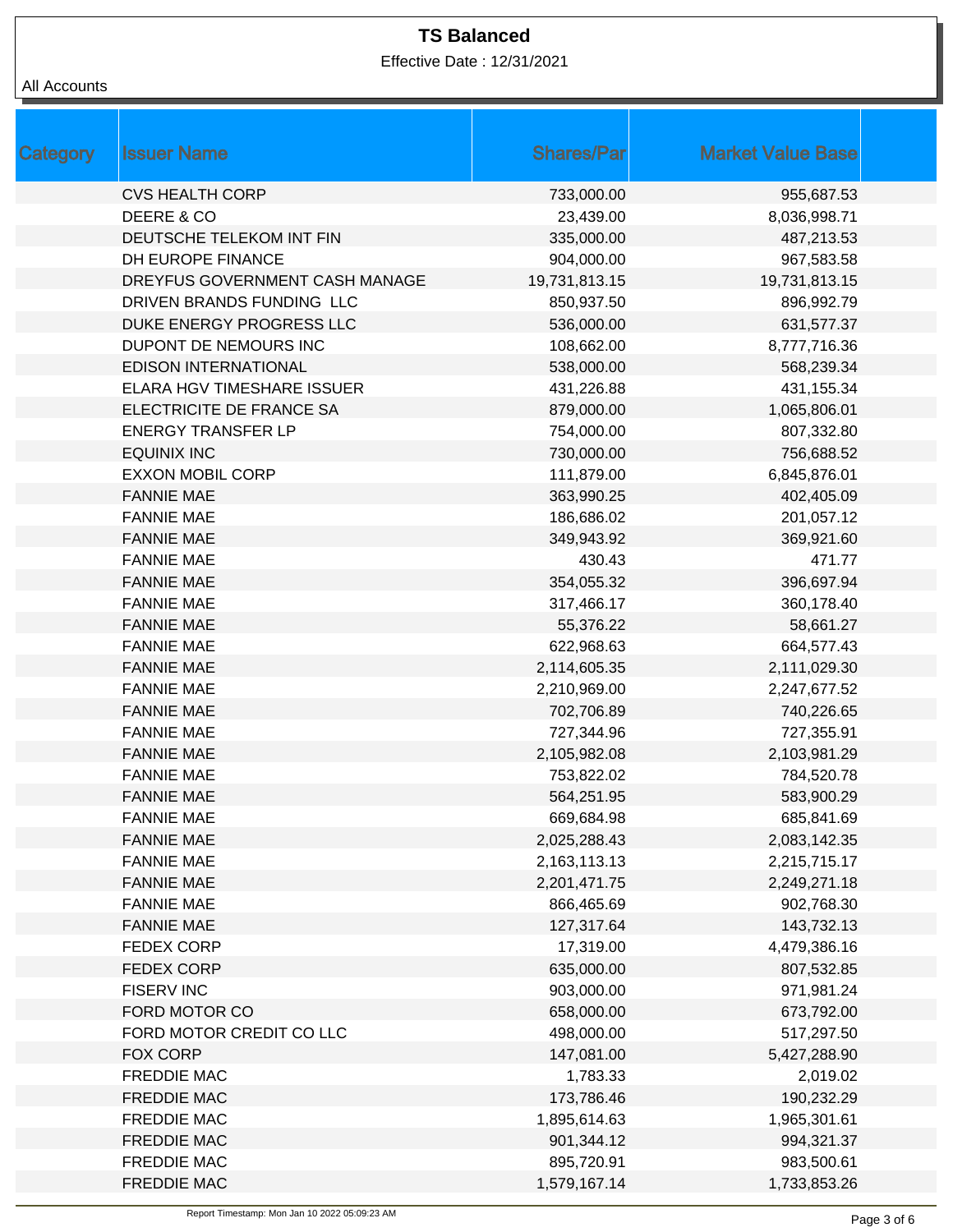Effective Date : 12/31/2021

| Category | <b>Issuer Name</b>                                        | <b>Shares/Par</b> | <b>Market Value Base</b> |  |
|----------|-----------------------------------------------------------|-------------------|--------------------------|--|
|          | <b>FREDDIE MAC</b>                                        | 2,096,005.80      | 2,092,528.99             |  |
|          | <b>FREDDIE MAC</b>                                        | 600,721.55        | 663,787.22               |  |
|          | FREMF MORTGAGE TRUST                                      | 1,370,000.00      | 1,432,201.29             |  |
|          | <b>GENERAL MOTORS FINL CO</b>                             | 587,000.00        | 696,656.27               |  |
|          | <b>GOLDMAN SACHS GROUP INC</b>                            | 47,404.00         | 18,134,400.20            |  |
|          | <b>GOLDMAN SACHS GROUP INC</b>                            | 720,000.00        | 775,831.54               |  |
|          | <b>GOLDMAN SACHS GROUP INC</b>                            | 850,000.00        | 857,073.76               |  |
|          | <b>GOVERNMENT NATIONAL MORTGAGE A</b>                     | 544,015.77        | 602,479.27               |  |
|          | <b>GOVERNMENT NATIONAL MORTGAGE A</b>                     | 293,206.63        | 317,805.93               |  |
|          | <b>GOVERNMENT NATIONAL MORTGAGE A</b>                     | 4,726,887.05      | 80,514.96                |  |
|          | <b>GS MORTGAGE SECURITIES TRUST</b>                       | 700,000.00        | 737,336.67               |  |
|          | <b>GS MORTGAGE-BACKED SECURITIES</b>                      | 589,685.34        | 590,345.20               |  |
|          | <b>GS MORTGAGE-BACKED SECURITIES</b>                      | 1,421,111.09      | 1,435,877.86             |  |
|          | HCA HEALTHCARE INC                                        | 48,704.00         | 12,513,031.68            |  |
|          | HEALTHCARE REALTY TRUST INC                               | 898,000.00        | 894,517.96               |  |
|          | HILTON WORLDWIDE HOLDINGS INC                             | 101,636.00        | 15,854,199.64            |  |
|          | HOME DEPOT INC/THE                                        | 646,000.00        | 929,211.82               |  |
|          | HONEYWELL INTERNATIONAL INC                               | 26,682.00         | 5,563,463.82             |  |
|          | HONO MORTGAGE TRUST                                       | 1,500,000.00      | 1,496,573.25             |  |
|          | HOST HOTELS & RESORTS LP                                  | 1,012,000.00      | 1,090,838.79             |  |
|          | <b>HSBC HOLDINGS PLC</b>                                  | 758,000.00        | 817,910.63               |  |
|          | <b>HUBBELL INC</b>                                        | 57,917.00         | 12,062,373.59            |  |
|          | HUNTINGTON BANCSHARES INC/OH                              | 1,255,000.00      | 1,275,282.64             |  |
|          | <b>HYUNDAI CAPITAL AMERICA</b>                            | 949,000.00        | 972,905.16               |  |
|          | <b>IBM CORP</b>                                           | 54,320.00         | 7,260,411.20             |  |
|          | <b>IMPERIAL BRANDS FIN PLC</b>                            | 1,077,000.00      | 1,156,786.66             |  |
|          | <b>INDEPENDENCE PLAZA TRUST</b>                           | 562,000,000.00    | 1,373,078.40             |  |
|          | ISHARES JP MORGAN USD EMERGING MARKETS<br><b>BOND ETF</b> | 133,451.00        | 14,554,166.06            |  |
|          | JACK IN THE BOX FUNDING LLC                               | 694,750.00        | 698,127.87               |  |
|          | JACK IN THE BOX FUNDING LLC                               | 1,032,200.00      | 1,071,405.02             |  |
|          | <b>JBS FINANCE LUXEMBOURG</b>                             | 1,240,000.00      | 1,226,062.40             |  |
|          | JERSEY MIKE'S FUNDING LLC                                 | 378,000.00        | 396,813.06               |  |
|          | JOHN DEERE CAPITAL CORP                                   | 917,000.00        | 945,434.46               |  |
|          | <b>JOHNSON &amp; JOHNSON</b>                              | 94,799.00         | 16,217,264.93            |  |
|          | JONES LANG LASALLE INC                                    | 60,625.00         | 16,328,737.50            |  |
|          | JP MORGAN CHASE COMMERCIAL MOR                            | 500,000.00        | 501,431.95               |  |
|          | JP MORGAN MORTGAGE TRUST                                  | 709,056.08        | 717,934.53               |  |
|          | JP MORGAN MORTGAGE TRUST                                  | 1,139,779.59      | 1,166,757.26             |  |
|          | JP MORGAN MORTGAGE TRUST                                  | 1,612,465.81      | 1,626,637.77             |  |
|          | JPMORGAN CHASE & CO                                       | 39,000.00         | 6,175,650.00             |  |
|          | <b>JPMORGAN CHASE &amp; CO</b>                            | 963,000.00        | 1,032,381.90             |  |
|          | <b>JPMORGAN CHASE &amp; CO</b>                            | 936,000.00        | 970,097.39               |  |
|          | <b>KROGER CO</b>                                          | 321,000.00        | 408,420.94               |  |
|          | LLOYDS BANKING GROUP PLC                                  | 942,000.00        | 1,006,764.72             |  |
|          | LOWE'S COS INC                                            | 941,000.00        | 1,093,346.42             |  |
|          | <b>MADISON PARK FUNDING LTD</b>                           | 465,000.00        | 465,083.70               |  |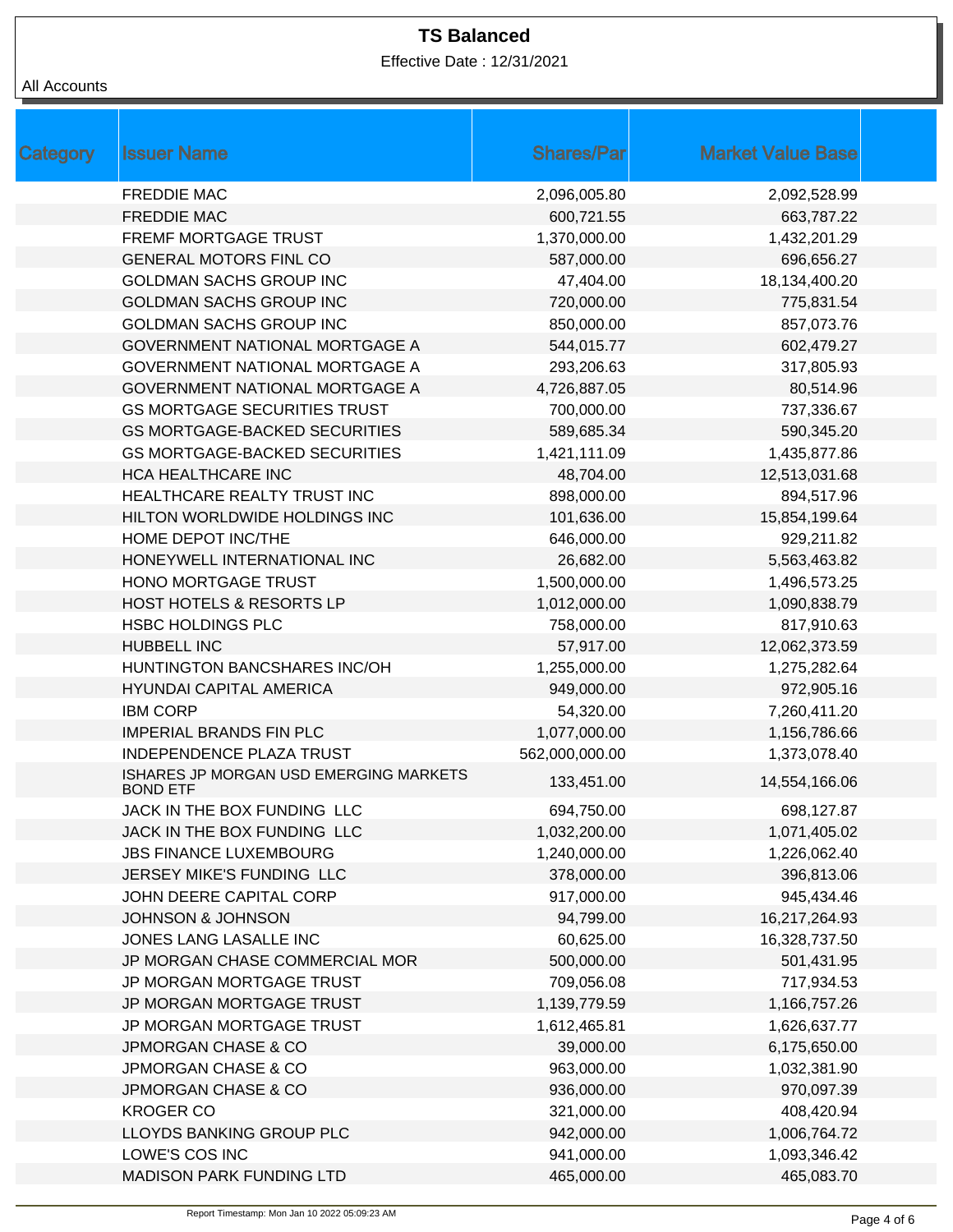Effective Date : 12/31/2021

| <b>Category</b> | <b>Issuer Name</b>              | <b>Shares/Par</b> | <b>Market Value Base</b> |
|-----------------|---------------------------------|-------------------|--------------------------|
|                 | <b>MADISON PARK FUNDING LTD</b> | 1,150,000.00      | 1,150,320.85             |
|                 | <b>MARS INC</b>                 | 908,000.00        | 1,052,207.77             |
|                 | <b>MASTERCARD INC</b>           | 1,225,000.00      | 1,222,754.42             |
|                 | <b>MC BRAZIL DWNSTRM</b>        | 621,000.00        | 618,205.50               |
|                 | MERCK & CO INC                  | 31,591.00         | 2,421,134.24             |
|                 | <b>META PLATFORMS INC</b>       | 102,119.00        | 34, 347, 725. 65         |
|                 | MICROCHIP TECHNOLOGY INC        | 1,136,000.00      | 1,115,363.69             |
|                 | <b>MICROSOFT CORP</b>           | 154,402.00        | 51,928,480.64            |
|                 | <b>MICROSOFT CORP</b>           | 476,000.00        | 544,651.86               |
|                 | <b>MID-AMERICA APARTMENTS</b>   | 654,000.00        | 688,542.53               |
|                 | MILL CITY MORTGAGE TRUST        | 573,776.79        | 586,817.53               |
|                 | MILL CITY MORTGAGE TRUST        | 1,397,426.10      | 1,456,169.84             |
|                 | MONSTER BEVERAGE CORP           | 110,390.00        | 10,601,855.60            |
|                 | <b>MORGAN STANLEY</b>           | 1,066,000.00      | 1,172,846.57             |
|                 | <b>MYLAN INC</b>                | 725,000.00        | 812,107.67               |
|                 | NEIGHBORLY ISSUER LLC           | 845,750.00        | 848,370.98               |
|                 | <b>NETFLIX INC</b>              | 17,450.00         | 10,512,578.00            |
|                 | <b>NETFLIX INC</b>              | 927,000.00        | 1,081,113.75             |
|                 | <b>NEW MOUNTAIN CLO 1 LTD</b>   | 525,000.00        | 524,997.38               |
|                 | NGPL PIPECO LLC                 | 810,000.00        | 1,136,336.02             |
|                 | NORFOLK SOUTHERN CORP           | 793,000.00        | 1,001,875.63             |
|                 | NORTHWESTERN MUTUAL LIFE        | 824,000.00        | 932,029.00               |
|                 | NXP BV/NXP FUNDING LLC          | 974,000.00        | 1,100,949.47             |
|                 | OHIO POWER COMPANY              | 1,111,000.00      | 1,075,680.71             |
|                 | <b>ORACLE CORP</b>              | 133,039.00        | 11,602,331.19            |
|                 | <b>ORACLE CORP</b>              | 590,000.00        | 606,659.33               |
|                 | <b>OVINTIV EXPLORATION INC</b>  | 605,000.00        | 670,423.30               |
|                 | PACIFIC GAS & ELECTRIC          | 971,000.00        | 902,577.12               |
|                 | <b>PACIFICORP</b>               | 789,000.00        | 1,040,329.44             |
|                 | PALMER SQUARE CLO LTD           | 1,500,000.00      | 1,494,819.00             |
|                 | PALMER SQUARE LOAN FUNDING LTD  | 1,000,000.00      | 1,000,151.00             |
|                 | PARKER-HANNIFIN CORP            | 25,198.00         | 8,015,987.76             |
|                 | PEPSICO INC                     | 8,485.00          | 1,473,929.35             |
|                 | PETROLEOS MEXICANOS             | 663,000.00        | 637,007.09               |
|                 | PHILIP MORRIS INTERNATIONAL INC | 106,067.00        | 10,076,365.00            |
|                 | PNC BANK NA                     | 370,000.00        | 376,171.31               |
|                 | PNC CAPITAL TRUST C             | 1,117,000.00      | 1,086,688.97             |
|                 | PROCTER & GAMBLE CO/THE         | 12,856.00         | 2,102,984.48             |
|                 | PROCTER & GAMBLE CO/THE         | 1,596,000.00      | 1,511,122.29             |
|                 | RAYTHEON TECHNOLOGIES CORP      | 172,025.00        | 14,804,471.50            |
|                 | REALTY INCOME CORP              | 820,000.00        | 872,254.82               |
|                 | REPUBLIC OF CHILE               | 801,000.00        | 742,815.36               |
|                 | REPUBLIC OF CHILE               | 650,000.00        | 636,025.00               |
|                 | REPUBLIC OF COLOMBIA            | 506,000.00        | 456,665.00               |
|                 | REPUBLIC OF COLOMBIA            | 663,000.00        | 595,871.25               |
|                 | <b>REPUBLIC OF ECUADOR</b>      | 725,000.00        | 600,843.75               |
|                 | REPUBLIC OF GHANA               | 680,000.00        | 565,964.00               |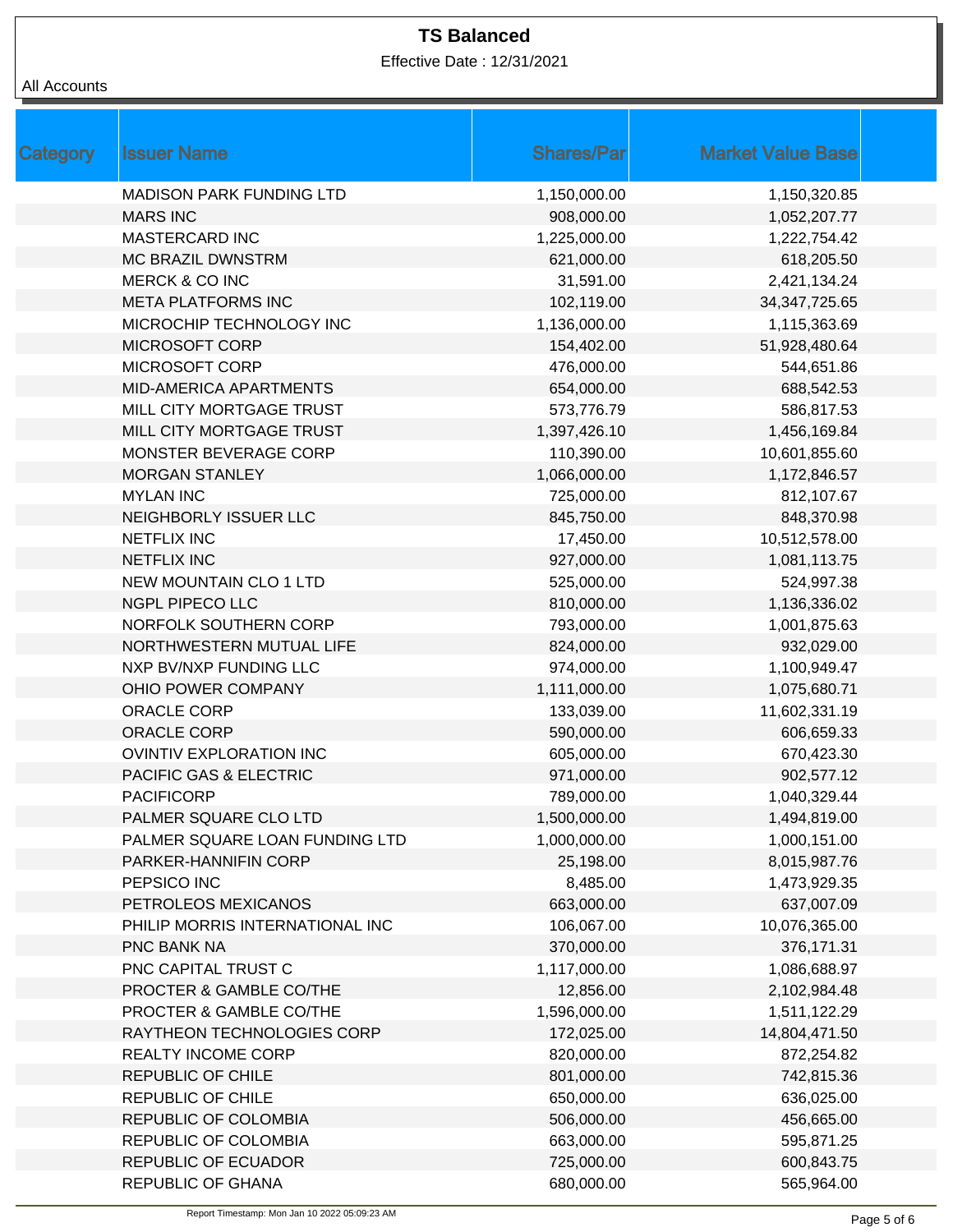Effective Date : 12/31/2021

| Category | <b>Issuer Name</b>                    | <b>Shares/Par</b> | <b>Market Value Base</b> |  |
|----------|---------------------------------------|-------------------|--------------------------|--|
|          | <b>REPUBLIC OF NIGERIA</b>            | 655,000.00        | 585,019.80               |  |
|          | REPUBLIC OF PANAMA                    | 498,000.00        | 534,607.98               |  |
|          | REPUBLIC OF UZBEKISTAN                | 650,000.00        | 623,350.00               |  |
|          | REYNOLDS AMERICAN INC                 | 1,374,000.00      | 1,483,554.21             |  |
|          | ROCKFORD TOWER CLO LTD                | 1,500,000.00      | 1,497,069.00             |  |
|          | ROPER TECHNOLOGIES INC                | 846,000.00        | 875,815.78               |  |
|          | <b>SABRA HEALTH CARE LP</b>           | 717,000.00        | 789,297.87               |  |
|          | SALESFORCE.COM INC                    | 59,669.00         | 15,163,682.97            |  |
|          | <b>SCHLUMBERGER NV</b>                | 146,582.00        | 4,390,130.90             |  |
|          | SEQUOIA MORTGAGE TRUST                | 198,574.03        | 198,690.99               |  |
|          | SEQUOIA MORTGAGE TRUST                | 907,322.39        | 928,112.32               |  |
|          | SEQUOIA MORTGAGE TRUST                | 823,206.05        | 840,232.67               |  |
|          | <b>SG COMMERCIAL MORTGAGE SECURIT</b> | 825,000.00        | 922,344.06               |  |
|          | SHERWIN-WILLIAMS CO/THE               | 903,000.00        | 1,129,038.73             |  |
|          | SIGNATURE BANK/NEW YORK NY            | 34,473.00         | 11,150,981.31            |  |
|          | SOUTHWEST AIRLINES CO                 | 96,993.00         | 4,155,180.12             |  |
|          | SS&C TECHNOLOGIES HOLDINGS INC        | 93,878.00         | 7,696,118.44             |  |
|          | <b>STARBUCKS CORP</b>                 | 34,936.00         | 4,086,463.92             |  |
|          | <b>STARBUCKS CORP</b>                 | 517,000.00        | 542,615.76               |  |
|          | STORE CAPITAL CORP                    | 314,000.00        | 347,200.74               |  |
|          | <b>STORE CAPITAL CORP</b>             | 589,000.00        | 660,391.99               |  |
|          | <b>STRYKER CORP</b>                   | 10,047.00         | 2,686,768.74             |  |
|          | <b>T-MOBILE USA INC</b>               | 1,007,000.00      | 1,102,791.25             |  |
|          | TAL ADVANTAGE VII LLC                 | 421,343.75        | 418,365.65               |  |
|          | <b>TEXAS INSTRUMENTS INC</b>          | 60,000.00         | 11,308,200.00            |  |
|          | TEXTAINER MARINE CONTAINERS LI        | 1,460,000.00      | 1,431,753.53             |  |
|          | TORONTO-DOMINION BANK                 | 984,000.00        | 976,152.49               |  |
|          | TOWD POINT MORTGAGE TRUST             | 1,400,000.00      | 1,457,353.94             |  |
|          | TOWD POINT MORTGAGE TRUST             | 1,140,000.00      | 1,165,265.71             |  |
|          | <b>TRUIST BANK</b>                    | 1,554,000.00      | 1,511,147.13             |  |
|          | <b>TRUIST FINANCIAL CORP</b>          | 380,000.00        | 397,154.99               |  |
|          | UNITED MEXICAN STATES                 | 777,000.00        | 714,933.24               |  |
|          | UNITEDHEALTH GROUP INC                | 37,355.00         | 18,757,439.70            |  |
|          | UNITEDHEALTH GROUP INC                | 930,000.00        | 1,033,851.78             |  |
|          | <b>US TREASURY N/B</b>                | 6,342,000.00      | 6,297,160.09             |  |
|          | <b>US TREASURY N/B</b>                | 7,610,000.00      | 7,358,216.00             |  |
|          | <b>US TREASURY N/B</b>                | 33,490,000.00     | 33,312,084.38            |  |
|          | <b>US TREASURY N/B</b>                | 11,802,000.00     | 11,964,277.50            |  |
|          | <b>US TREASURY N/B</b>                | 36,680,000.00     | 35,946,400.00            |  |
|          | <b>US TREASURY N/B</b>                | 137,000.00        | 134,110.16               |  |
|          | <b>VERIZON COMMUNICATIONS</b>         | 1,403,000.00      | 1,333,845.91             |  |
|          | <b>VIACOMCBS INC</b>                  | 635,000.00        | 812,224.49               |  |
|          | <b>VISA INC</b>                       | 50,888.00         | 11,027,938.48            |  |
|          | <b>VISA INC</b>                       | 673,000.00        | 806,574.96               |  |
|          | <b>VMWARE INC</b>                     | 683,000.00        | 671,632.76               |  |
|          | VOYA CLO LTD                          | 465,000.00        | 465,011.63               |  |
|          | <b>WALMART INC</b>                    | 893,000.00        | 933,312.08               |  |